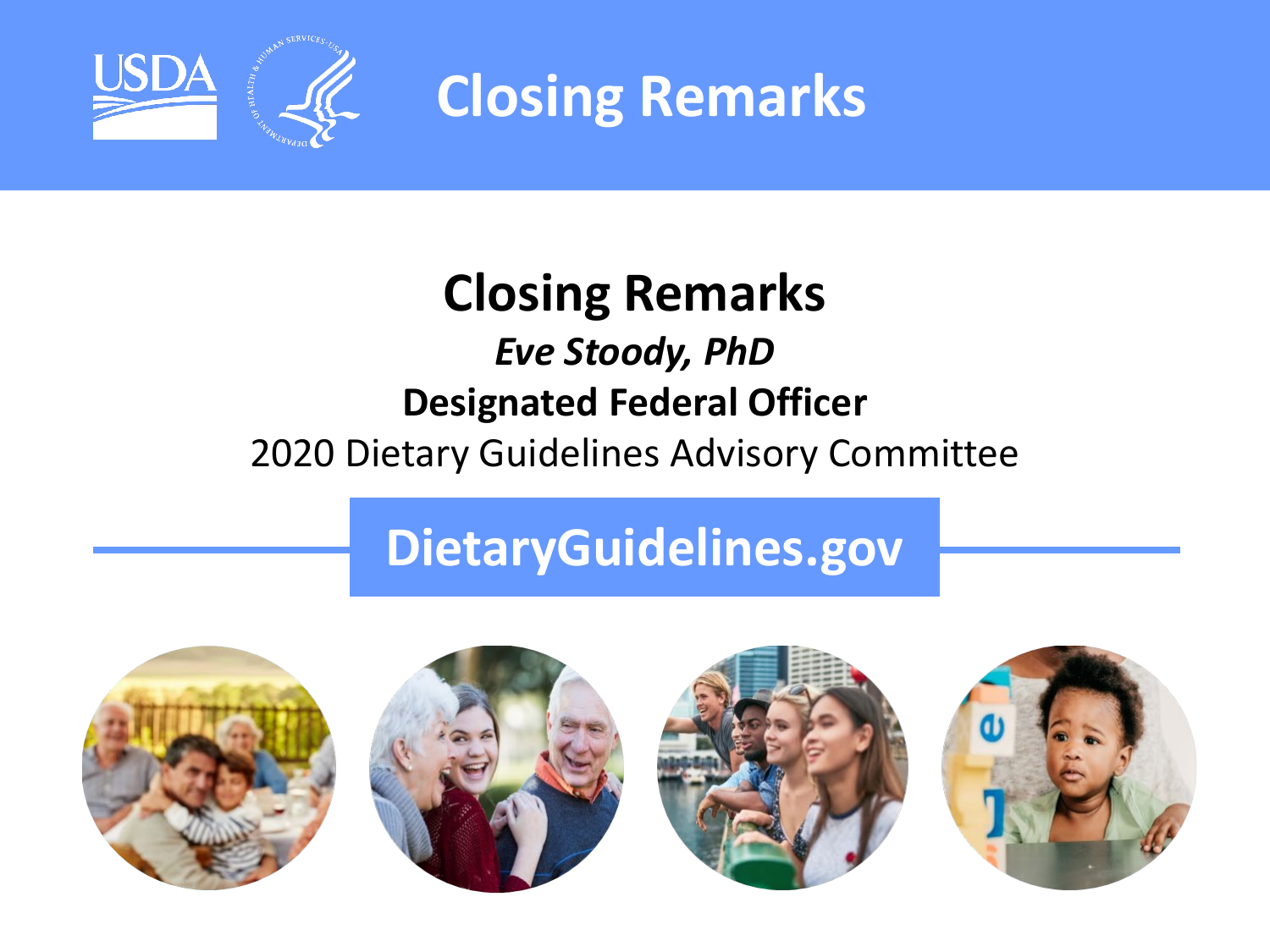# **Meetings of the 2020 Committee**

### **All meetings of the full Committee are open to the public.**

- Meeting 1: March 28-29, 2019 (Washington, DC) Meeting 2: July 10-11, 2019 (Washington, DC)\* Meeting 3: October 24-25, 2019 (Washington, DC) Meeting 4: January 23-24, 2020 (Houston, TX)\* Meeting 5: March 12-13, 2020 (Washington, DC) Report Meeting: May 11, 2020 (Webinar only) – *New!*
- *\* Oral comments to the Committee from the public - Written public comments accepted from March 2019 into May 2020*

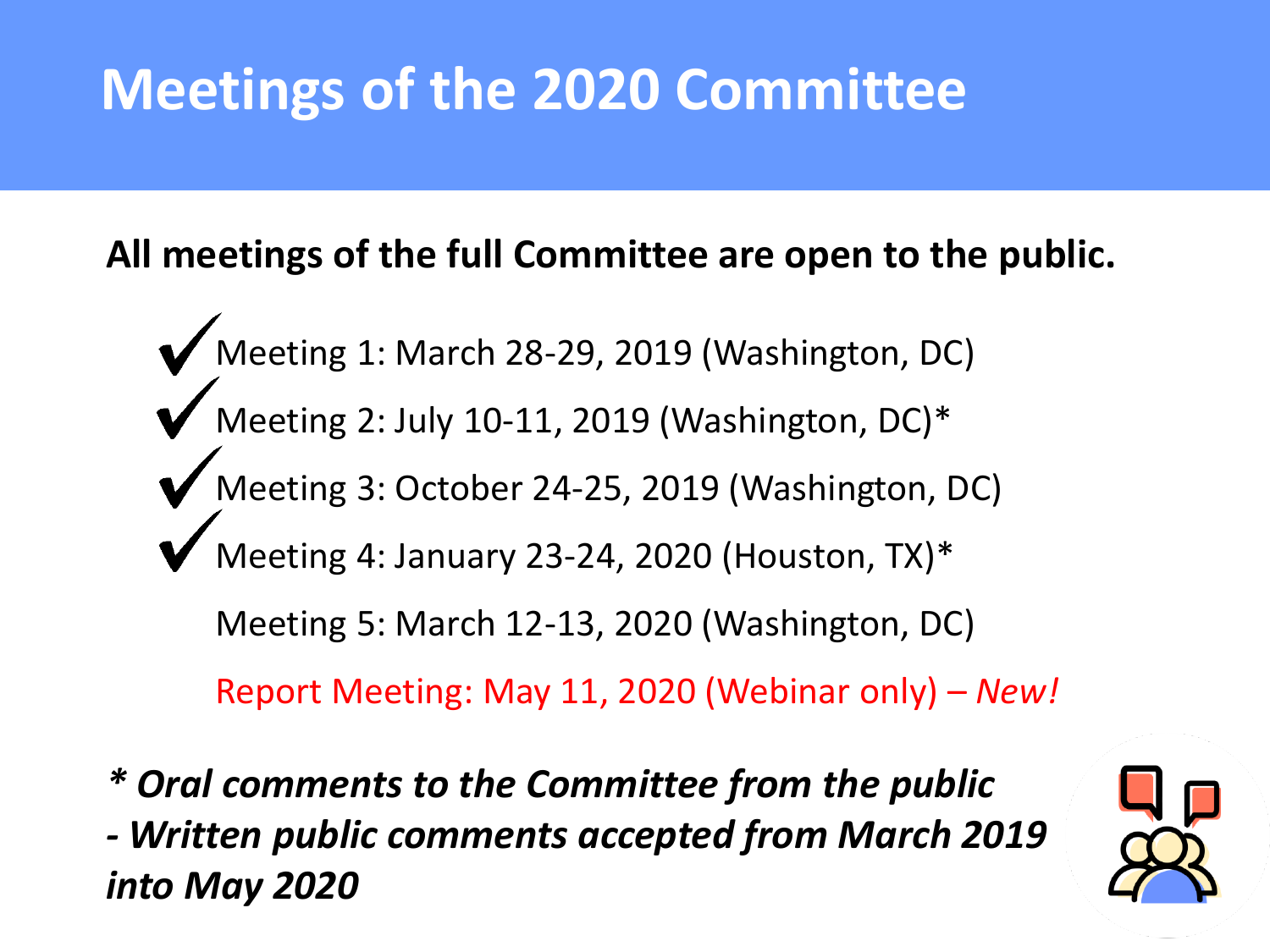# **Follow the Committee's Work At DietaryGuidelines.gov**

- View progress on the scientific questions
- Read subcommittee updates
- Link to Regulations.gov to submit and view written comments to the Committee
- Check out our Most Popular Questions page
- Learn about continuing professional education credits for Registered Dietitians



#### **Previous Editions**

The Dietary Guidelines has been issued every five years since 1980. Visit previous editions.



#### **The Latest**

Check out our media/blog resources for the latest information.



#### **Stay Updated**

Sign up to receive regular updates about the Dietary Guidelines development process.



#### **Learn More**

Learn more about the Dietary Guidelines.

#### **About the Guidelines**

### **DietaryGuidelines.gov**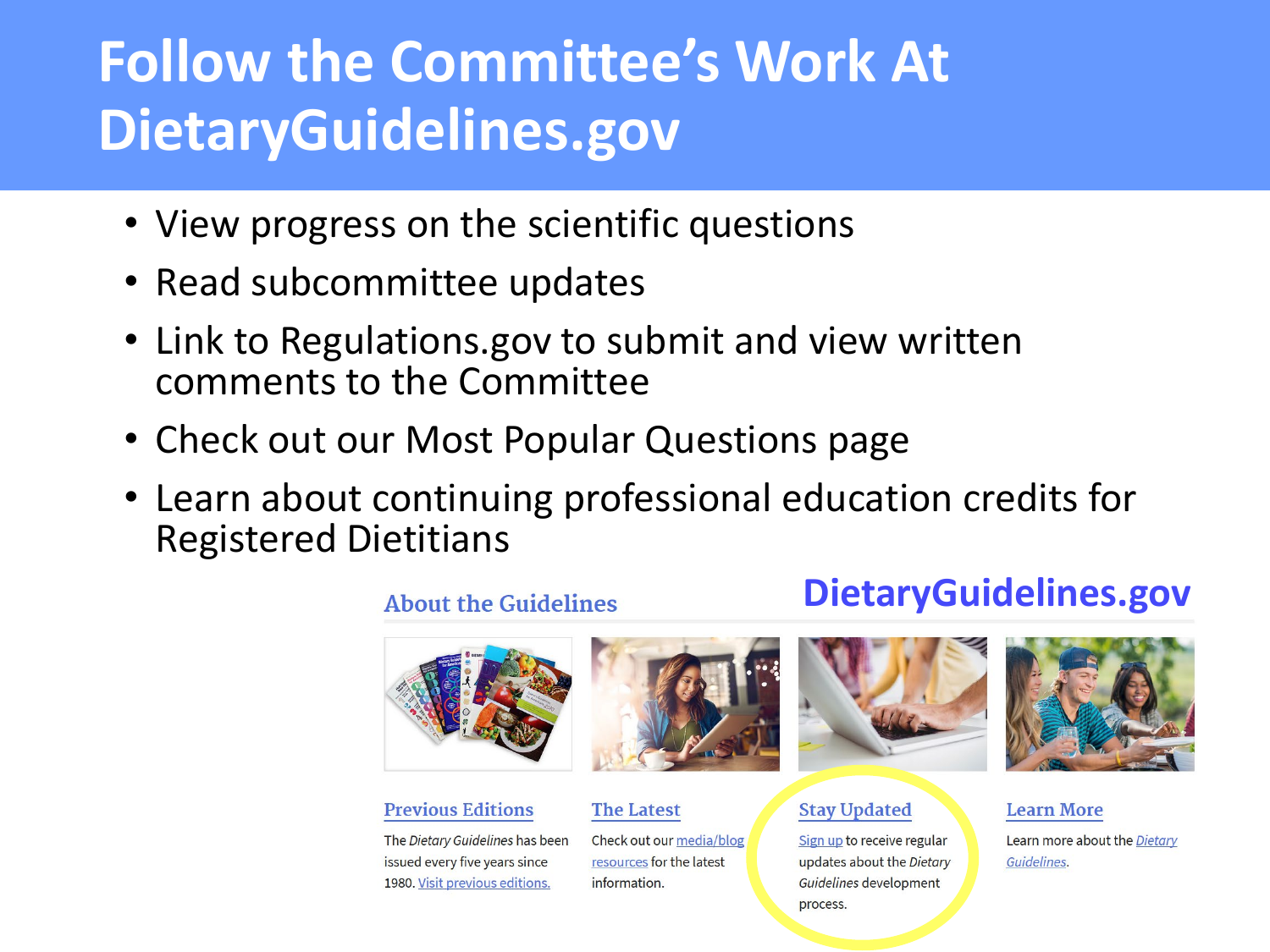# **Acknowledgements: USDA and HHS Support Staff and Contractors**

- Jackie Haven
- Don Wright
- Richard Olson
- Eve Stoody
- Janet de Jesus
- Jean Altman
- Elizabeth Rahavi
- Stephenie Fu
- Jessica Larson
- Meghan Adler
- Claire Brown
- Kristin Koegel
- Rebecca MacIsaac
- Julia Quam
- Frances Bevington
- David Klurfeld
- Julie Obbagy
- Charlotte Bahnfleth
- Marlana Bates
- Emily Callahan
- Natasha Cole
- Laural English
- Darcy Gungor
- Julia Kim
- Brittany Kingshipp
- Emily Madan
- Julie Nevins
- Ramkripa Raghavan
- Sara Scinto-Madonich
- Joanne Spahn
- Maureen Spill
- Sudha Venkatramanan
- Gisela Butera
- Nancy Terry
- TusaRebecca Pannucci
- Jaspreet Ahuja
- Naman Ahluwalia
- Kevin Kuczynski
- Alanna Moshfegh
- Melissa Nickle
- Cynthia Ogden
- Jill Reedy
- Marissa Shams-White
- Cheyenne Swanson
- Edwina Wambogo
- Melissa Ciampo
- Holly McPeak
- Lisa Bente
- Mark Lino
- Hazel Hiza
- Kelley Scanlon
- Kellie O. Casavale
- Lauren O'Connor
- Heather Hamner
- Jennifer Lerman
- Sohyun Park
- Cria Perrine
- Jenna Seymour
- Ashley Vargas
- Anne Brown Rodgers
- Dave Herring
- Corey Holland
- Janie Fleming
- Hannah Mitchell
- Erica Gavey
- Mary Herrup
- Susan Cole
- Betty Harvey
- Barb Jirka
- Garth Clark
- Kevin Conner
- UrbanEmu
- Previous support: Colette Rihane, Amy Frady, Jenna Fahle
- *And more!*
- **Special thanks to staff from CNRC: Particularly, Perry Rainosek and Adam Gillum**